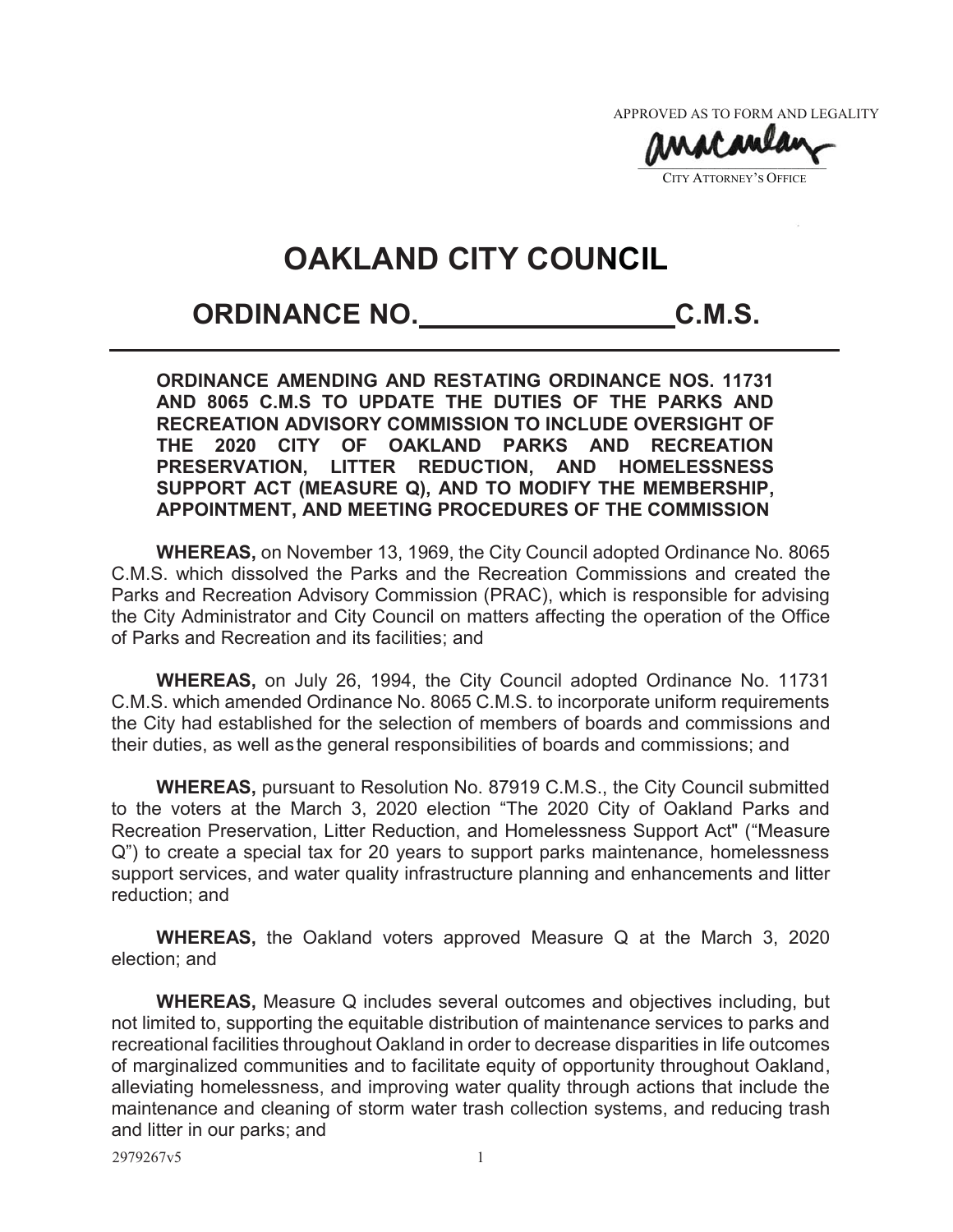**WHEREAS,** Section 5 of Part 1 of Measure Q mandated that the City Council assign to "one or more existing Boards or Commissions, the responsibility for citizen oversight of this measure"; and

**WHEREAS,** on February 18, 2020, the Oakland City Council adopted Ordinance No. 13584 C.M.S., which among other things, amended the duties of the Commission on Homelessness to assign the Commission the additional responsibility of oversight for funds for homelessness support services received under Measure Q; and

**WHEREAS,** the Parks and Recreation Advisory Commission is the most appropriate existing Commission for citizen oversight of the other funds received pursuant to Measure Q, including the funds for parks, landscape maintenance, and recreational services and the funds to address water quality and litter reduction; and

**WHEREAS,** Oakland Parks, Recreation & Youth Development provides recreational programs and services to meet the specific needs of people throughout the City of Oakland through intentional engagement and by removing the barriers that prohibit equitable opportunities for all; and

**WHEREAS,** Oakland Public Works plans, builds and maintains the City's physical and environmental infrastructure for residents, businesses and visitors, making Oakland a sustainable and desirable place to live, work, invest and visit;

#### **NOW, THEREFORE, THE CITY COUNCIL OF THE CITY OF OAKLAND DOES ORDAIN AS FOLLOWS:**

**SECTION 1.** Ordinance No. 11731 C.M.S. and Section V of Ordinance No. 8065 C.M.S. are hereby amended and restated as set forth below (additions are indicated by underscoring and deletions are indicated by strike-through-type; any portions not cited or not shown in underscoring or strike-through type are not changed):

#### **SECTION 2. Section V Creation of Commission and Duties and Functions**

(a) Pursuant to Section 601 of the Charter, there is hereby created a Parks and Recreation Advisory Commission. It shall be the function and duty of the Parks and Recreation Advisory Commission (Commission) to study, investigate and research into such matters as the City Manager Administrator or the Council, through the City-Manager Administrator, may direct, or as it may deem advisable; to make reports and recommendations thereon and to formulate policy recommendations and plans for the current and future operations and development of the Office of Parks and Recreation City of Oakland Parks and Recreation System; to advise the City Manager Administrator and the Council, through the City Manager Administrator, on matters affecting the useful and efficient operation of the Office of Parks and Recreation Oakland Parks, Recreation and Youth Development (OPRYD) and Oakland Public Works (OPW) so that the facilities, functions and exhibits can be utilized to the fullest advantage of the residents citizens of this Oakland community; to hold, control, and administer such properties and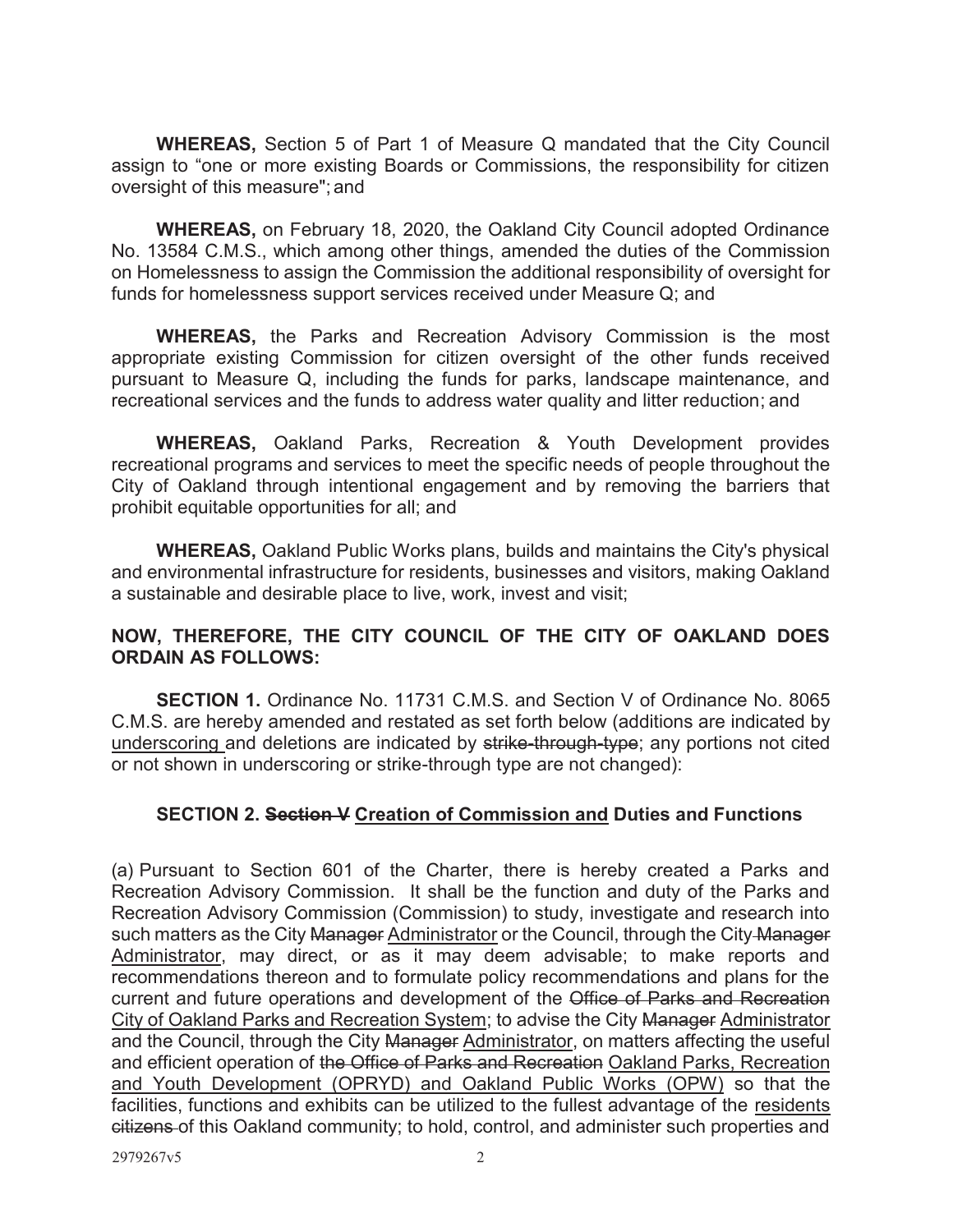trusts as may be required under the particular instrument creating or conveying the same; and to perform other such duties and functions as the City Manager Administrator may from time to time direct.

(b) The Commission shall submit regular status reports to the City Council committee designated as liaison to the Commission at least once a year.

(c) Status reports submitted in fulfillment of subsection (b) above must include a detailed description of operating and staffing needs, to be developed and maintained by the department responsible for staffing and administration of the Commission.

(d) Each year, the Commission shall review the annual goals and objectives of the City Council. Review of City Council goals and objectives shall be undertaken to provide the Commission the opportunity to better integrate the activities of the Commission with the City's overall goals and objectives.

(e) City Council approval must be obtained prior to the creation of any standing committee of the Commission. A proposal to create a standing committee of the Commission must include information regarding the costs associated with staffing the standing committee, and the costs of complying with noticing and reporting requirements resulting from the establishment of any such standing committee of the Commission.

(f) The Commission shall be responsible for citizen oversight of funds received by the City under "The 2020 City of Oakland Parks and Recreation Preservation, Litter Reduction, and Homelessness Support Act" (Measure Q), for parks, landscape maintenance and recreational services and services to address water quality and related litter reduction.

(g) The Commission shall review relevant financial and operational reports related to the expenditure of funds for parks, landscape maintenance, recreational services, and services to address water quality collected by the City from the special tax imposed by Measure Q.

(h) The Commission shall make recommendations to the Mayor and City Council on the allocation of Measure Q proceeds as part of the Biennial Fiscal Year Budget, Mid-Cycle Budget or other formal budget process in accordance with the City Council's Consolidated Fiscal Policy at that time. The Commission's recommendations shall advance the outcomes and objectives of Measure Q, which include, but are not limited to, the following:

- 1) support the equitable distribution of maintenance services to parks and recreational facilities throughout Oakland in order to decrease disparities in life outcomes of marginalized communities and to facilitate equity of opportunity throughout Oakland; and
- 2) improve water quality through actions that include the maintenance and cleaning of storm water trash collection systems and reducing trash and litter in our parks.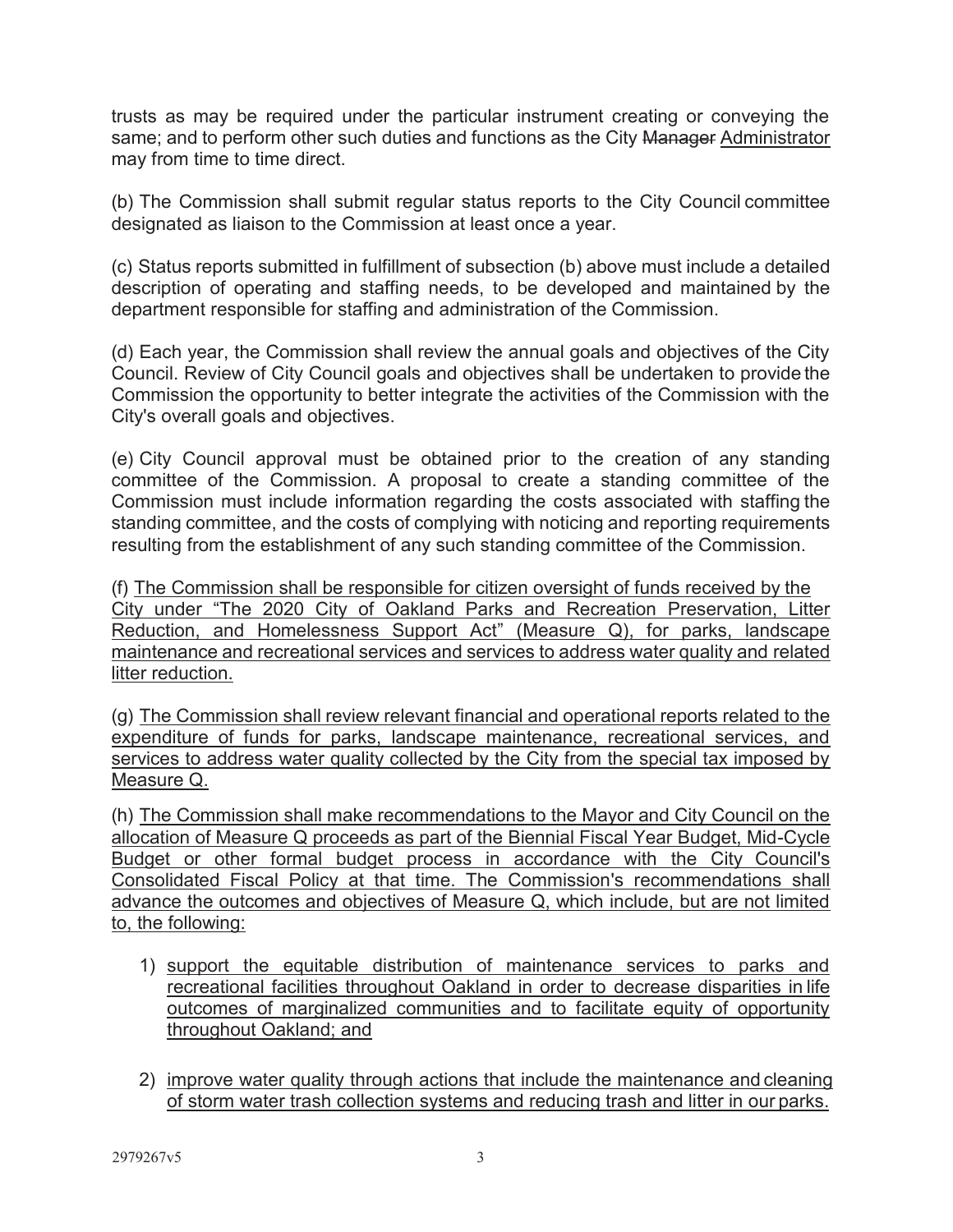### **SECTION 3. Section VI Composition Membership**

(a) The Commission shall consist of eleven (11) members who are all residents of the City. Commissioners will be appointed pursuant to Section 601 of the Charter, and who shall serve without compensation. Six (6) Commissioners shall constitute a quorum.

(b) To the extent practicable, appointments to the commission shall be made in accordance with the City's affirmative action policies Ordinance Nos. 13319 C.M.S and 13326 C.M.S. which established definitions and implementation steps related to a Citywide strategy of a fair and just City, and with the United States Environmental Protection Agency's (US EPA) definition of environmental justice which is "the fair treatment and meaningful involvement of all people regardless of race, color, national origin, or income with respect to the development, implementation and enforcement of environmental laws, regulations and policies".

(c) To the extent practicable, appointments to the Commission shall reflect the geographical diversity of the City.

(d) In making appointments to the Commission the Mayor shall accept for consideration recommendations for appointments offered by each Councilmember. Councilmembers must submit recommendations to the Mayor for consideration at least 30 days prior to expiration of an existing Commission member's term.

#### **SECTION 4. Section VII Appointment**

(a) Staggered Terms. Commencing with the effective date of this Ordinance, Commission members shall be appointed to staggered terms, said terms to commence upon the date of appointment, except that an appointment to fill a vacancy shall be for the unexpired portion of the term only.

(ab) Length of Terms. Except for the initial appointments made immediately following passage of this Ordinance which may be for lesser terms of two (2) years or one (1) year in order to establish staggered terms pursuant to subsection A, a All appointments shall be for a period of three (3) years, except that an appointment to fill a vacancy shall be for the unexpired portion of the term only.

(be) Limit on Consecutive Terms. Commencing with the effective date of this Ordinance, no person shall be appointed to serve Members of the Commission shall serve no more than two (2) consecutive terms as a member of the commission plus any initial term to fill a vacancy that is for less than one (1) year. Members of the Commission sitting on the effective date of this ordinance shall not be appointed to serve more than (1) additional consecutive term as a member of the Commission.

(cd) Removal. To assure participation of Commission members, attendance by the members of the Commission to all regularly scheduled and special meetings of the Commission shall be recorded, and such record shall be provided semi-annually to the Office of the Mayor for review. A member may be removed pursuant to Section 601 of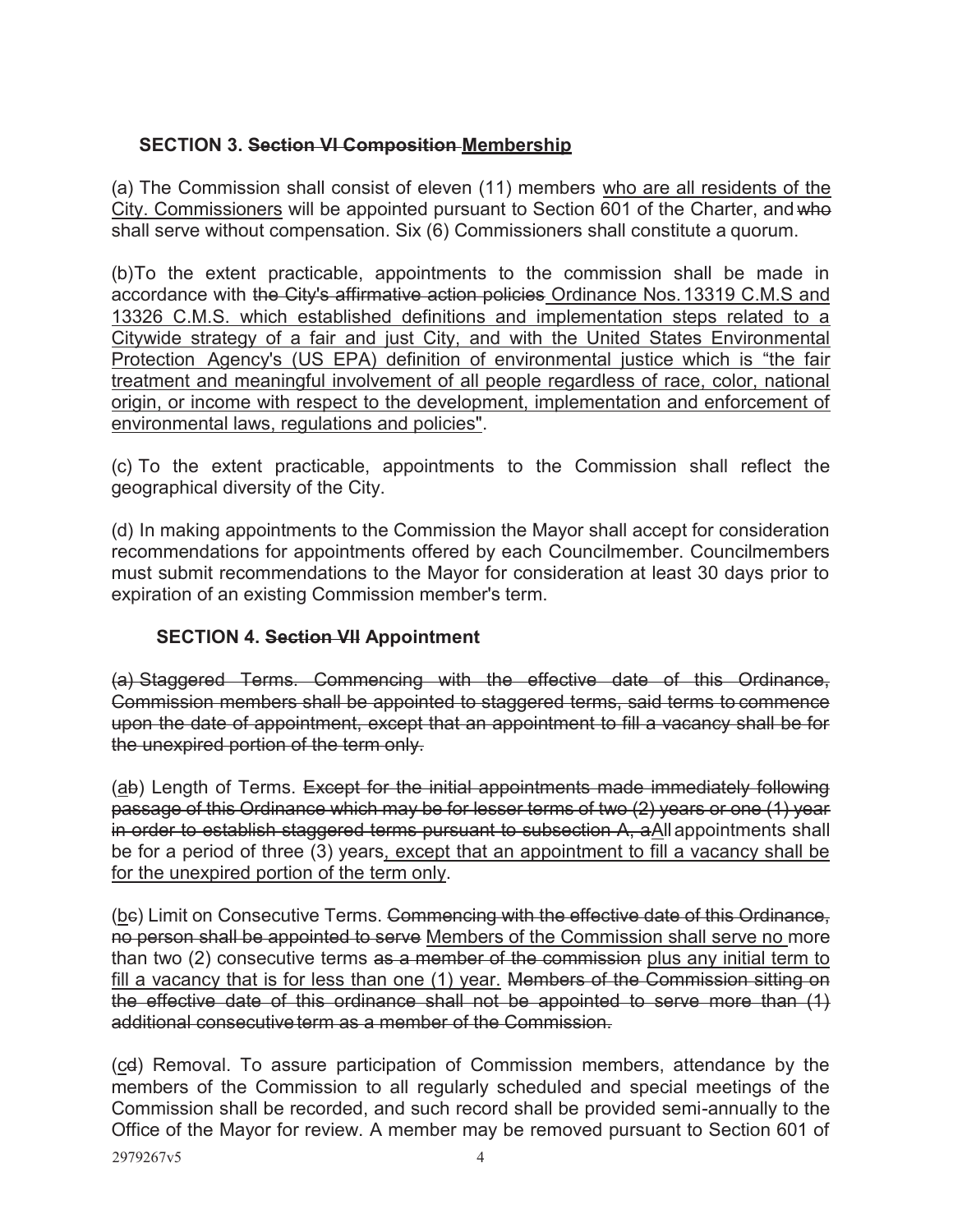the City Charter. Among other things, conviction of a felony, misconduct, incompetency, inattention to or inability to perform duties, or absence from three (3) consecutive regular meetings except on account of illness or when absent from the City by permission of the Commission, shall constitute cause for removal.

#### **SECTION 5. Section VIII Meetings**

Each year At its first regular meeting of the calendar year in July, the Commission shall elect a chair chairman and a vice chair chairman from among its members. If the chair or vice chair seat becomes vacant, the Commission may elect a replacement. The Commission shall meet at least once each month at an established time and place suitable for its purpose. The Commission shall conduct its regular and special meetings in accordance with state and local open meeting laws Such meetings shall be designated regular meetings. Meetings called by the Mayor or City Manager, and meetings scheduled for a time or place other than for regular meetings, shall be designated special meetings. Written notice of special meetings shall be given to Commission members, the Council, and the public press at least twenty-four hours before the meeting is scheduled to convene.

#### **SECTION 6. Section IX Rules and Procedures**

The Commission shall, in consultation with the City Manager Administrator and with the approval of the Council, establish rules and procedures bylaws for the conduct of its business. The affirmative vote of a majority of the  $s$ ix  $(6)$  members present at the meeting shall be required for the adoption of any motion. The Commission shall make its reports, findings and recommendations in writing unless otherwise directed by the City Manager Administrator. All reports, findings and recommendations shall be made to the City Manager Administrator who shall forward to Council those matters within the province of Council. Recommendations from the Commission to the City Manager Administrator shall be carefully and fully considered by him/her. If rejected by the City Manager Administrator, the Commission may submit its recommendations to the Council for its consideration, as appropriate.

#### **SECTION 7. Section X Staff**

The City Manager-Administrator may provide the Commission with assistance from City employees under his City Administrator jurisdiction. The provisions of Section 221 of the Charter shall apply to members of the Commission.

**SECTION 8. Severability.** If any section, subsection, sentence, clause or phrase of this Ordinance is for any reason held to be invalid or unconstitutional by decision of any court of competent jurisdiction, such decision shall not affect the validity of the remaining portions of the Chapter. The City Council hereby declares that it would have passed this Ordinance and each section, subsection, clause or phrase thereof irrespective of the fact that one or more other sections, subsections, clauses or phrases may be declared invalid or unconstitutional.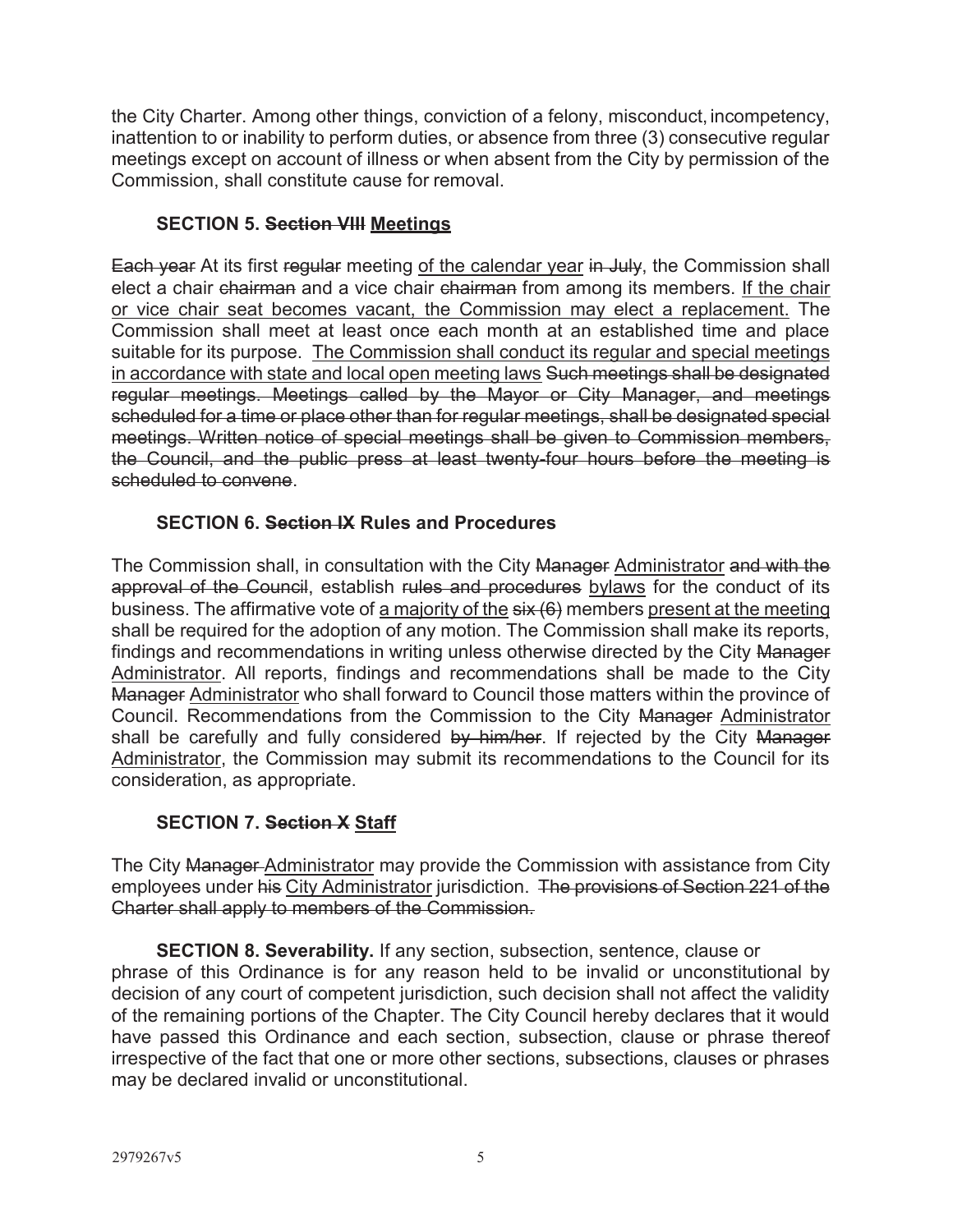**SECTION 9. Effective Date.** This ordinance shall become effective immediately on final adoption if it receives six or more affirmative votes; otherwise it shall become effective upon the seventh day after final adoption.

IN COUNCIL, OAKLAND, CALIFORNIA,

PASSED BY THE FOLLOWING VOTE:

AYES - FORTUNATO BAS, GALLO, GIBSON MCELHANEY, KALB, REID, TAYLOR, THAO AND PRESIDENT KAPLAN

NOES –

ABSENT –

ABSTENTION –

ATTEST:

ASHA REED<br>Cloth of the Cloth of the Cloth of the Cloth of the Cloth of the Cloth of the Cloth of the Cloth of the Cloth o Acting City Clerk and Clerk of the Council of the City of Oakland, California

Date of Attestation: